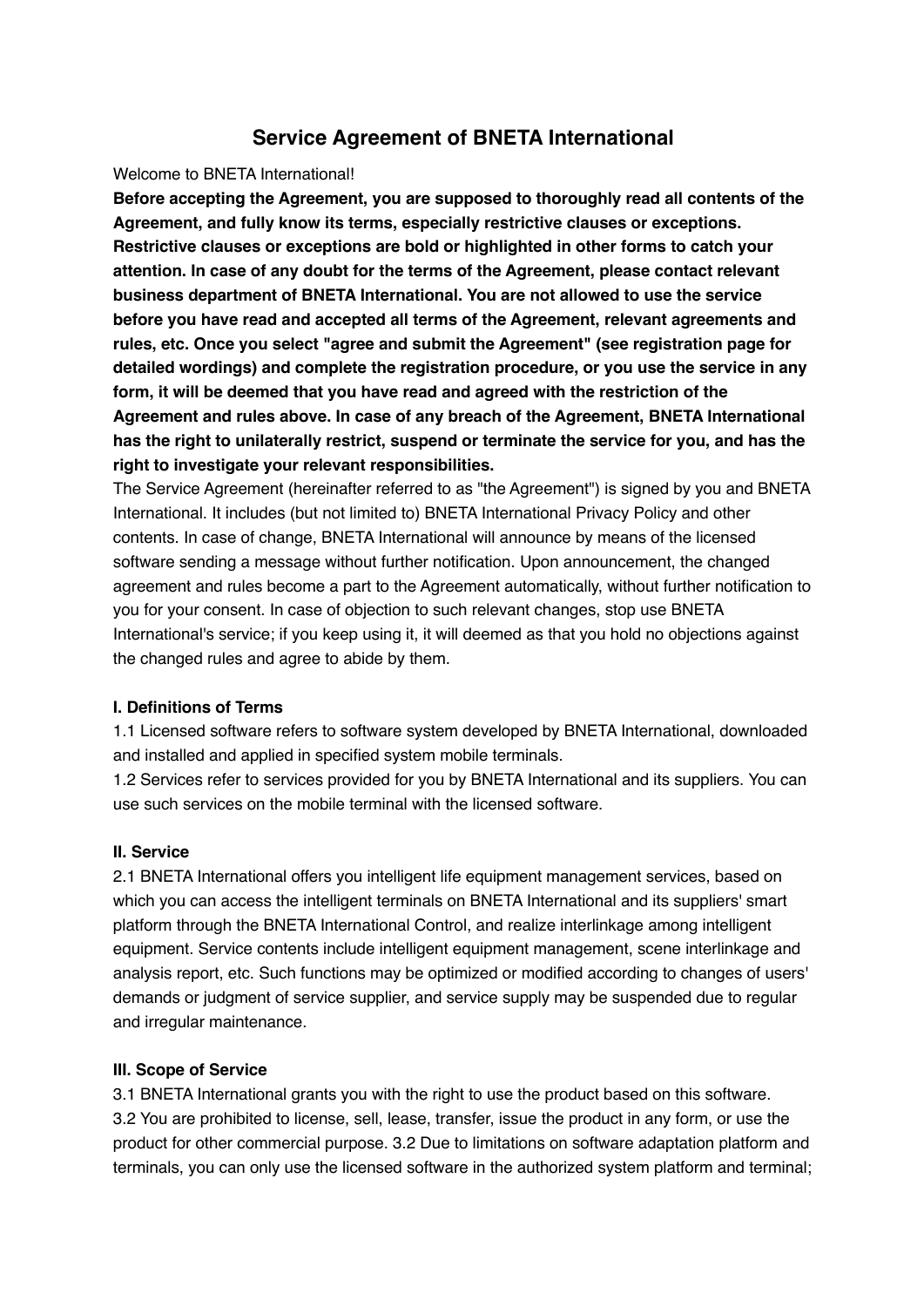if you install the licensed software on other terminal equipment, it may damage your hardware or software function.

3.3 You acknowledge that the licensed software can only be used for non-commercial purpose and installation, application and running of the licensed software is prohibited. If such commercial operation is necessary, prior written authorization and permission from BNETA International shall be obtained.

3.4 BNETA International and its suppliers may change, upgrade or transfer the licensed software or relevant functions from time to time, and may add new functions or services in the licensed software system. If no separate agreements are accompanied with the aforesaid new functions or services, you are entitled to the corresponding functions and services, which is also subject to the Agreement.

3.5 You shall be responsible for the accuracy, reliability, integrity and legality of input data and legality of the way in which you obtain the data, and shall back up data and information from time to time. You shall bear all risks for damage and loss of such information.

3.6 You shall properly keep your account number and password. In case of any safety loophole for your account (including but not limited to divulgence of user password), you shall notify BNETA International in time, and BNETA International will assist you in taking relevant measures. Otherwise, all behaviors related to your account shall be assumed by you and you will bear all responsibilities.

## **IV. A Third Party**

4.1 You acknowledge that certain service of BNETA International and its suppliers is based on software or services provided by a third party. Such service is set to facilitate your application and necessary legal authorization is obtained from the third party.

4.2 The product includes certain information and services of the third party. BNETA International and its suppliers neither controls nor bears responsibility for information and services of the third party.

4.3 You acknowledge that BNETA International and its suppliers cannot guarantee that the licensed software always uses or contains such services, or that other software provided by the same third party will be used in future. Likewise, it may use similar services supplied by another third party. Upon application, the aforesaid corresponding software or services are subject to this Agreement.

#### **V. Service Application Standard**

5.1 You shall use the licensed software in a normal manner. The following ways are in breach of the application standard:

1) Issue or share computer virus, worms, malicious codes, or software that deliberately damages or changes computer system or data;

2) Collect information or data of other users without authorization, for example, email address and the like;

3) Maliciously use the product in an automatic way, causing over load to the server, or interfere with or damage web server and network links in other forms.

4) Attempt to visit server data or communication data of the product without authorization;

5) Interfere with or damage the production application by other users.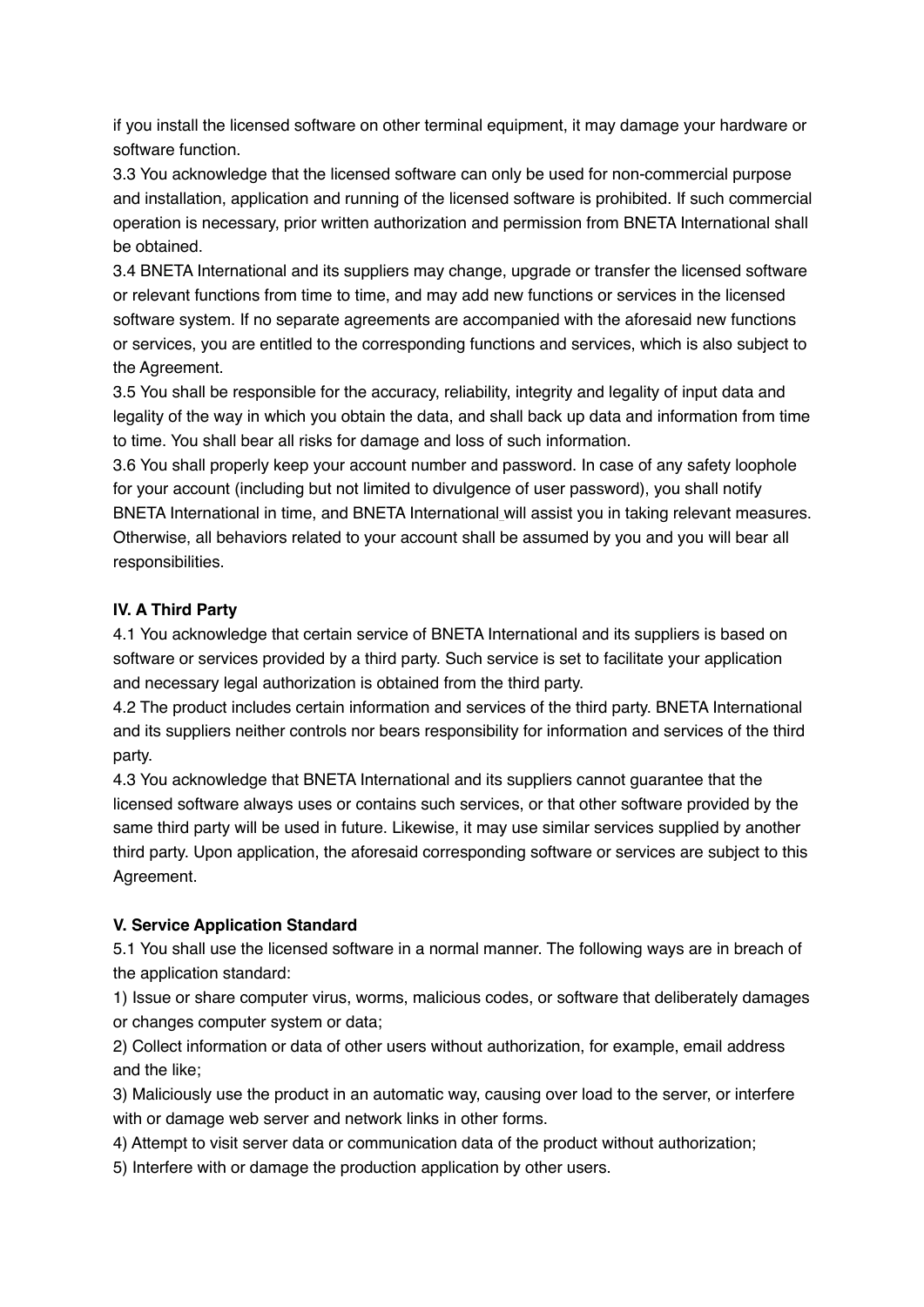5.2 You understand and agree that:

1) BNETA International will determine whether or not you are involved in violation of standards above, and suspend or terminate your application license according to determination results or take other restrictions according to agreements.

2) BNETA International will directly delete information in breach of laws, or infringing others' legal rights, or in breach of the Agreement issued by you when using the licensed software.

3) If a third party suffers from damage due to your breach of application standards, you shall independently bear legal responsibility in your name, and protect and indemnify BNETA International from losses or additional expenses generated therefrom. Otherwise, BNETA International has the right to claim compensation.

4) If BNETA International and its suppliers suffers from any loss due to your breach of relevant laws or the Agreement, you shall compensate BNETA International and its suppliers for losses and (or) expenses generated therefrom.

# **VI. Information Content Standard**

6.1 You promise that you will not conduct any act in breach of laws or improper behaviors by using the service, such act and behavior include (but not limited to):

6.1.1 Uploading, transferring or sharing information containing one of the following contents:

1) Opposing the basic principles determined in the Constitution;

2) Endangering state safety, disclosing state secret, subverting state power and sabotaging state unity;

3) Damaging state honor and benefit;

4) Inciting national hatred and discrimination and sabotaging national unity;

5) Destroying religious policy of the state and advocating heresy and feudalistic superstition;

6) Spreading rumors, disturbing social order and destroying social stability;

7) Spreading obscenity, porn, gambling, violence , murder and terror or abetting a crime;

8) Insulting or slandering others and infringing on the legal rights and interests of others;

9) Containing contents of sham, defraudation, harm, threat, infringement to others' privacy,

harassment, infringement, slander, coarseness, indecency, or morally repulsive contents;

10) Containing other contents restricted or forbidden by applicable laws, regulations, rules, provisions and other legal standards.

# **VII. Private Policy and Data**

7.1 It is crucial for BNETA International to protect your personal information. BNETA International prepares BNETA International Privacy Policy, in which contents related to ownership and protection of intellectual property, collection, use, share, storage and protection, etc. of your information are disclosed. You are suggested to thoroughly read BNETA International Privacy Policy.

# **VIII. Exception Clauses**

8.1 Unless otherwise specified in laws and regulations, BNETA International will do its best to ensure the security, validity, accuracy and reliability of the licensed software and technologies and information involved, but BNETA International is unable to guarantee the same due to restriction by available technologies nowadays.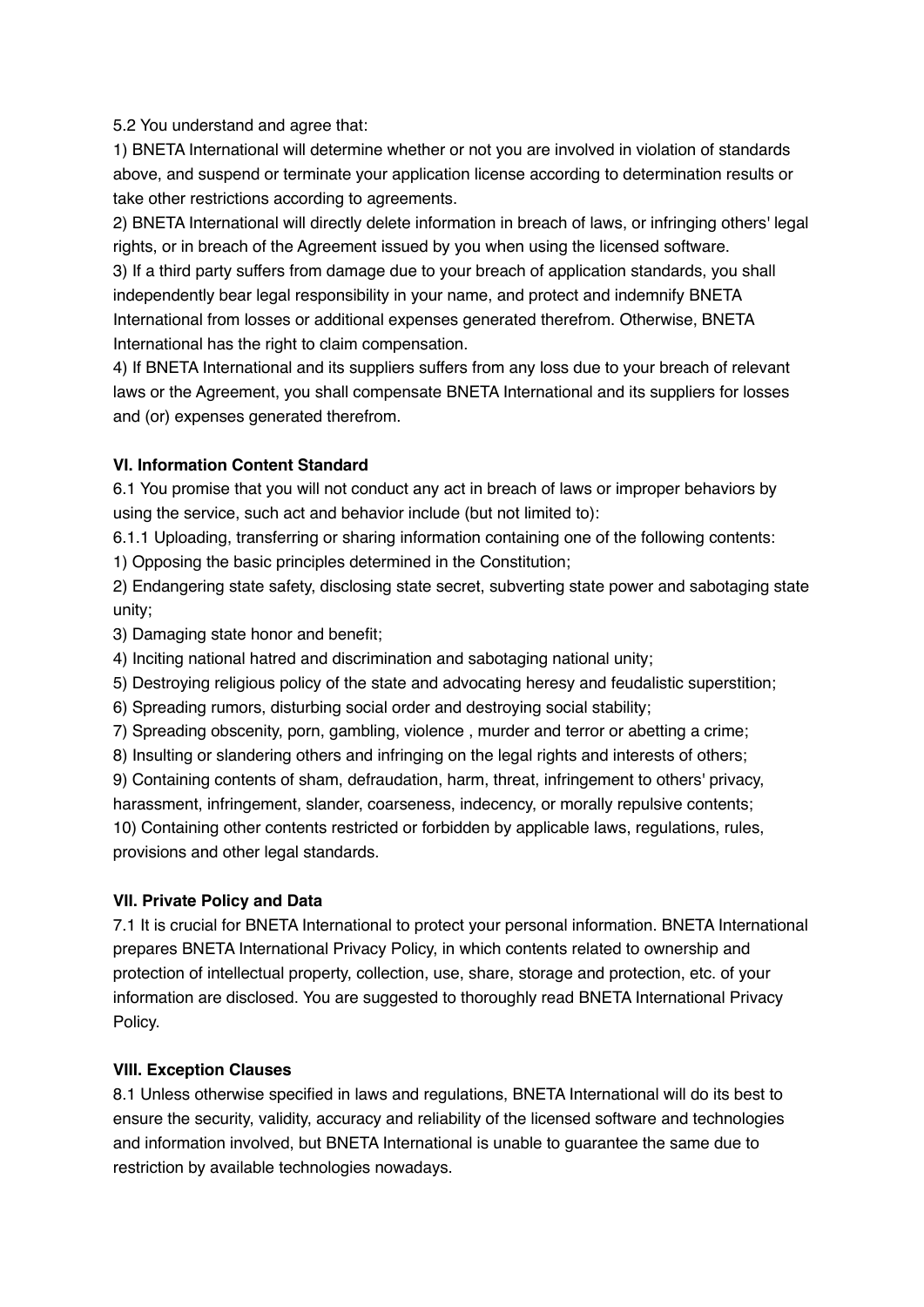8.2 You understand that BNETA International will not assume responsibility for direct or indirect losses caused by force majeure and default of a third party.

8.3 You shall be responsible for personnel injury or incidental or indirectly injury caused by or related to one of the following accidents: 1) A third party uses the licensed software or changes your data without permission; 2) Expenses and losses produced by using the licensed software; 3) Your misunderstanding of the licensed software; 4) Other losses related to licensed software caused by reasons not attributable to BNETA International.

8.4 Any other licensed software-derived software not developed and released by BNETA International or the development and release are not granted by BNETA International is illegal software. Downloading, installing and using such software may cause unpredictable risks. BNETA International shall be free from legal responsibilities and disputes generated therein and BNETA International shall have the right to suspend or terminate application license and/or other all services.

8.5 You have been informed of that the usage of BNETA International and its supplier's smart platform involves in Internet service, which may be affected by unstable factors in all links. Although BNETA International has taken safeguard measures, the service may be suspended, terminated, delayed, suffered from application restriction or application failure due to inherent defects of Internet and e-communication as well as factors beyond reasonable control of any party to the Agreement (including but not limited to fire, flood, terrorist attack, pestilence, natural disasters, riot, terminal virus, hacker attack, network fault and terminal fault). You hereby agree to bear foregoing risks and agree that BNETA International is free from any responsibility when normal running of services are influenced by the occurrence of foregoing risks.

## **IX. Agreement Termination and Breach of Agreement**

9.1 You should understand that you shall use the licensed software according to authorization scope, respect intellectual property of software and contents contained in the software, and perform obligations according to the Agreement when using BNETA International's services. BNETA International will terminate the application license if you are in material breach of the Agreement.

9.2 Your application of the software relies on supporting services supplied by BNETA International's related companies. Breach of terms, agreements, rules, annunciation and other relevant regulations of BNETA International and its related companies may cause failure in normal usage of licensed software, in which case, BNETA International shall be entitled to terminate the application license, or take measures to restrain your application license or other rights and interests controlled by BNETA International as agreed in the Agreement, including suspension or termination of your application license.

9.3 In case of your breach of the Agreement or other agreements signed with BNETA International, BNETA International and its suppliers shall have the right to notify the related companies, requiring them to take restrictive measures to your rights and interests, including requiring related companies to suspend or terminate supplying part or whole services for you, and legally announce your breach of agreement on websites run or actually controlled by them. 9.4 The licensed software is downloaded from the downloading platform and you shall abide by stipulations of the download platform, system platform and terminal manufacture on application ways and restrictions of the licensed software. If the above mentioned third party confirms that